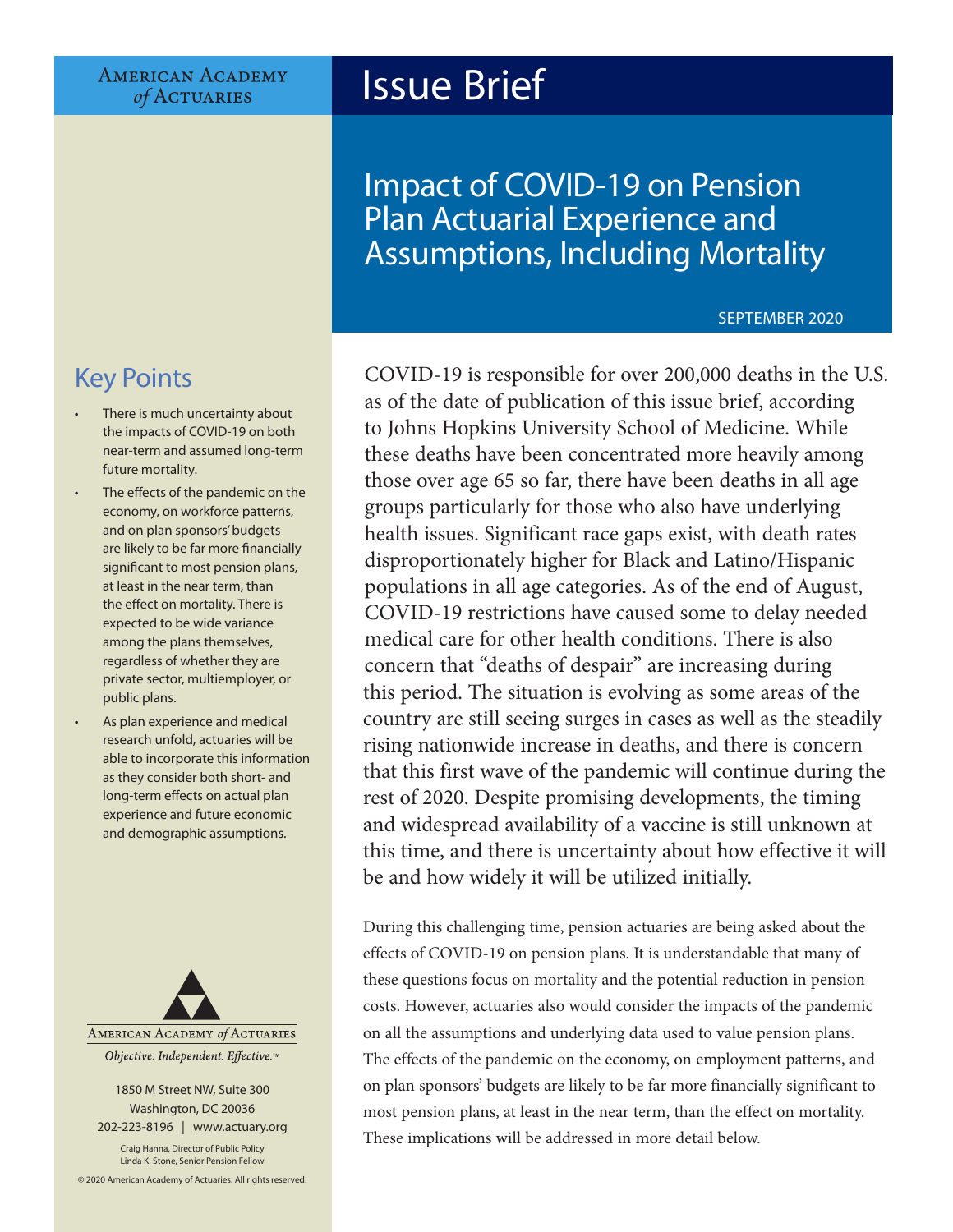With regard to mortality, there are two primary areas of potential effect—observed mortality and assumed future mortality. This paper discusses both these components of a mortality assumption. Observed mortality includes excess deaths—defined as the number of deaths above and beyond what would have been expected under normal circumstances. Excess mortality is thus mortality that is attributable to crisis conditions rather than just those deaths that have been officially linked to COVID-19. (Please see the note at the end of the paper for mortality data that provides additional perspective on COVID-19 deaths.)

### Observed Mortality

For many companies with calendar-year fiscal years, year-end accounting measurements typically do not reflect full plan participant status updates, due to timing considerations. Actuaries and plan sponsors are faced with determining whether excess mortality during 2020 is significant enough to warrant accelerating the participant census update or otherwise reflecting in year-end measurements. However, the level of excess mortality to date and the expected advanced ages at which most of the excess deaths occur would appear unlikely to have a significant impact on the liabilities for most plans. For example, few if any plans are likely to see a doubling of normal annual mortality rates due to the pandemic, and yet even a doubling of the one-year mortality rate is unlikely to reduce benefit obligations by much more than 1% for the typical plan. If mortality increases late in the year, this effect might not be seen until the following census update due to time lags in reporting processes.

For many corporate and multiemployer pension plans and some public plans, the next measurement date will be the end of this calendar year, by which time much of the immediate effect of the pandemic during 2020 on the plan may be known. Information about actual deaths in 2020 will be reflected in the next update of participant data (i.e., January 1, 2021) and no special action on the part of the actuary would be required to incorporate this information. (Participants' compromised health status due to COVID-19

**The Pension Committee, which authored this issue brief, consists of Bruce Cadenhead, MAAA, FSA, FCA, EA—***Chairperson***; Elena Black, MAAA, FSA, FCA, EA—***Vice Chairperson***; Michael Antoine, MAAA, FSA, FCA, EA; Michael Bain, MAAA, ASA, FCA, FSPA, EA; Rachel Barnes, MAAA, FSA, FCA, CERA, EA; Margaret Berger, MAAA, FSA, FCA, EA; Scott Hittner, MAAA, FSA, FCA, EA; Lloyd Katz, MAAA, FSA, FCA, EA; Grace Lattyak, MAAA, FSA, FCA, EA; Tonya Manning, MAAA, FSA, FCA, EA; A. Donald Morgan, MAAA, FSA, FCA, EA; Nadine Orloff, MAAA, FSA, FCA, EA; James Ritchie, MAAA, ASA, FCA, EA; Jason Russell, MAAA, FSA, EA; Mark Shemtob, MAAA, FSA, FCA, EA; Mary Stone, MAAA, FSA, FCA, EA; Todd Tauzer, MAAA, FSA, FCA, CERA; and Aaron Weindling, MAAA, FSA, FCA, EA.**

**The committee gratefully acknowledges the contributions of Senior Pension Fellow Linda K. Stone, MAAA, FSA, and Multiemployer Plans Committee member Eli Greenblum, MAAA, FSA, FCA, EA.**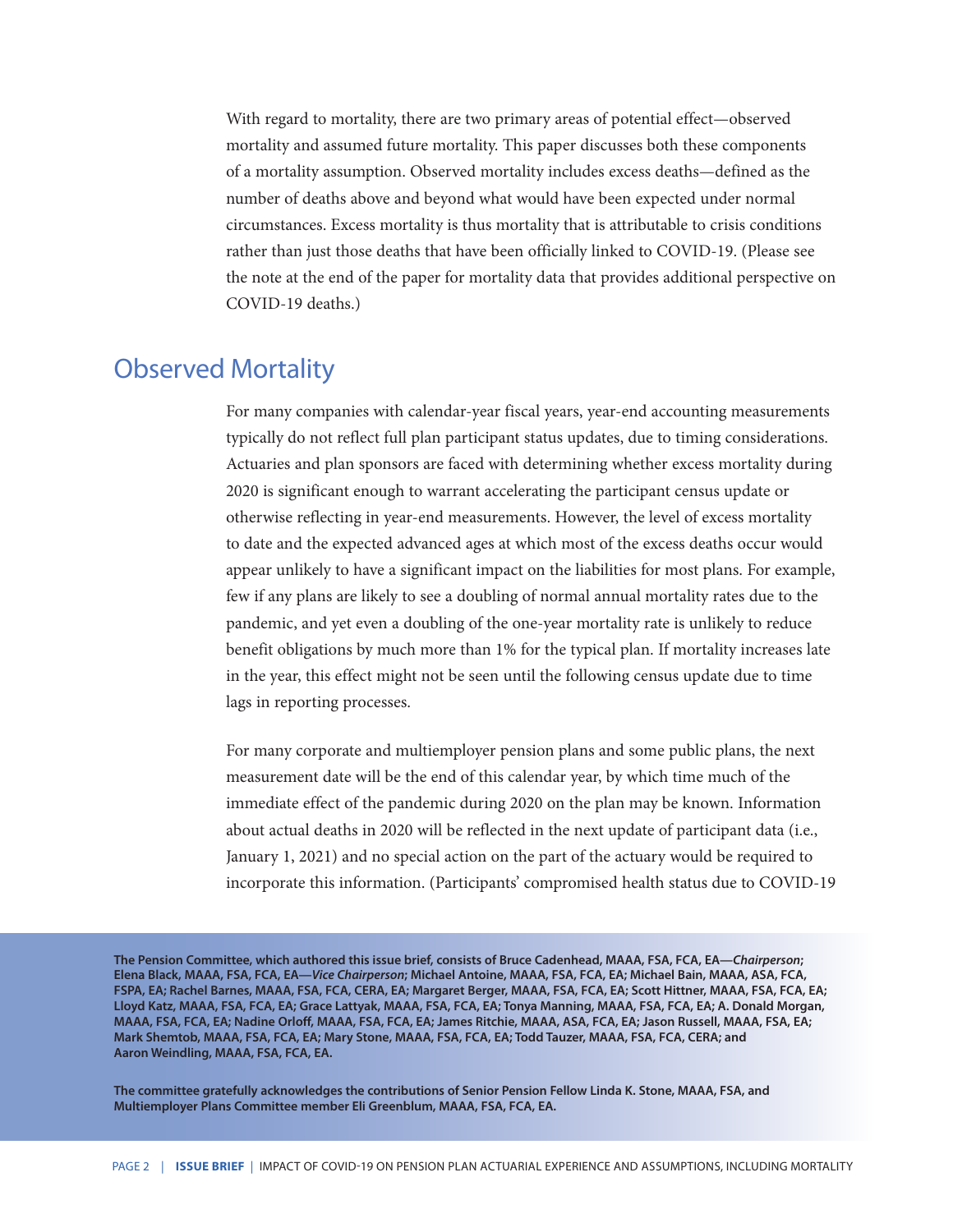or to their delay of other medical care in the aftermath of the onset of the pandemic will not be known at this time, but could lead to future increases in mortality.)

Where an actuary uses an approach that differentiates among different population subgroups (e.g., by reflecting blue-collar/white-collar, varying mortality by benefit/ income level, or more refined variations on this approach, such as utilizing participants' ZIP codes) then data updates alone will change the composition of the participant population and automatically give rise to some change in overall mortality expectations going forward which may or may not be significant. For most plans, it is believed that this effect is likely to be relatively small, but plans with employee groups particularly exposed to COVID-19—such as those that cover essential workers who cannot work remotely may see an elevated impact in portions of their population.

### Assumed Future Mortality

The mortality assumption generally consists of a current "base" rate of mortality, as well as a projection of future changes—typically reductions (or "improvements") in the rate of mortality. If actuaries responsible for developing these assumptions were to follow their normal processes, it would take a number of years for the effects of COVID-19 to have any impact at all on assumed future mortality for most plans. Over time, the increase in mortality would be reflected in observations and would carry through to future projected rates of improvement and to the next generation of base mortality tables or to plan-/population-specific tables based on the experience of those populations. However, the question of whether it is appropriate simply to carry the existing methodology forward when it comes to reflecting the impact of COVID-19 would be something to be considered.

If COVID-19 is a one-off (black swan) event with no long-term implications on mortality, then some might argue that the excess deaths resulting directly or indirectly from the pandemic would appropriately be excluded from any analysis for developing base mortality rates or future mortality improvement trends. If COVID-19 is expected to have lingering effects, or a continuing acceleration of cases during the remainder of 2020 and into the 2021 plan year, then perhaps the actuary<sup>1</sup> might reflect those aspects in the mortality assumption. However, the actuary might need more information to develop the rationale under which these adjustments should be made. Simply including excess mortality during 2020 (and perhaps 2021) with standard mortality and using these higher rates of mortality to develop base mortality rates or projected mortality improvements in the typical manner may not give the most appropriate answer.

1 For certain purposes, the plan sponsor technically has responsibility for selecting the mortality assumption. However, this is typically done in consultation with the actuary. For purposes of this discussion, it is assumed that the plan sponsor will follow the actuary's recommendation.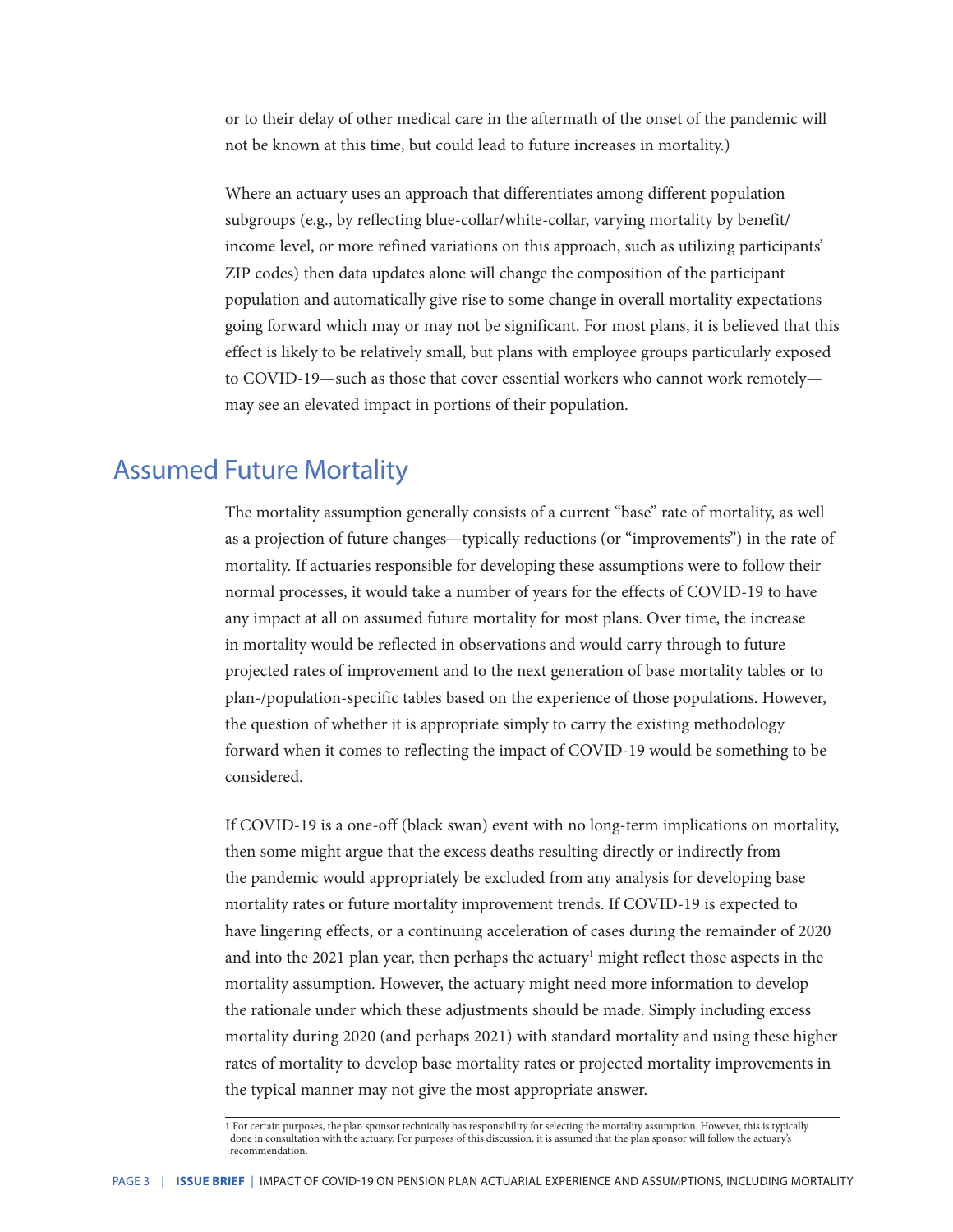Some have suggested that COVID-19 will have lingering effects on health that will increase rates of mortality among those previously infected. This would mean higher rates of mortality will persist, although likely not at the same levels experienced during the pandemic. Additional information about the long-term health effects to develop such a premise would be needed. Where significant, these lingering health effects could also have an impact on both disability incidence and disability mortality assumptions.

Others have suggested that because COVID-19 and its secondary effects (such as avoiding non-COVID-19-related needed medical evaluation and procedures) disproportionately impacts those who are already in poor health, the excess deaths that have occurred thus far are concentrated among those who were most likely to die in the near term in the absence of the pandemic (accelerating into a shorter period experience that would have happened over a slightly longer time frame). The remaining population will be comprised of fewer of these individuals than would have previously been the case and thus lower rates of mortality might be seen in the upcoming years (after reflecting a short-term increase). Again, more scientific data would be needed to validate such a presumption and whether it would be offset by the "lingering effects" data. Analyzing the distribution of deaths and how these are related to factors associated with higher mortality (such as lower benefit/income levels) may start to answer this question.

Along similar lines, some have suggested that habits developed during the current pandemic, such as more diligent hand-washing and mask-wearing, may serve to slow the spread of other diseases that currently exist as well as new diseases in the future, thereby lowering future rates of mortality. On the other hand, pandemics could become more common in the future. If so, it remains to be seen how the lessons learned during this pandemic will be applied to limit future spikes in mortality.

Until there is more information, actuaries might not be able to assess which of these viewpoints are most relevant or whether the effects are significant enough to merit reflecting. In the absence of any such information, many actuaries might conclude that the most supportable course of action is to reflect updated data but otherwise continue to use the same assumptions for future mortality improvement that have been in use. It is possible that actuaries for plans that disproportionately cover essential workers on the front lines, such as first-responders or grocery store workers, might reach different conclusions.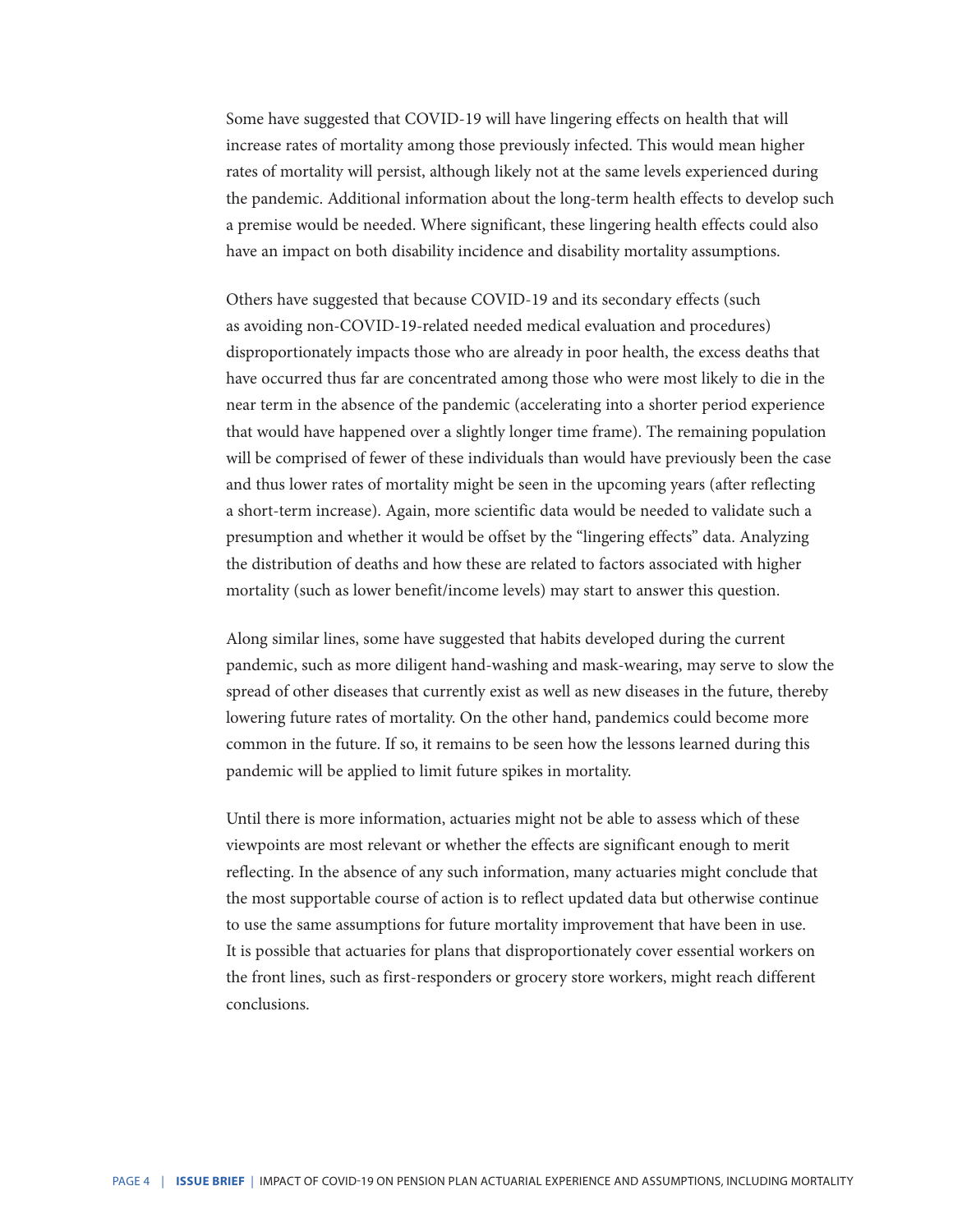## Other Demographic and Economic Implications

#### **Workforce Implications**

The demographic and/or economic consequences from COVID-19 are expected to have far more significant impact on pension plans (at least in the short term) than mortality. Some of these implications, such as those on the plan participants, will need to be considered in determination of year-end accounting measurements. For some plan sponsors, there have been layoffs and furloughs during 2020 with rehiring occurring in 2020 or perhaps planned for 2021. Other job losses are likely to be permanent. How these affected individuals earn service under their plan might vary. Some plan sponsors have offered voluntary reduction-in-force programs in response to the pandemic. Higherthan-expected voluntary terminations and retirements at an earlier age might occur among those who are concerned about returning to their workplace after quarantining. This concern could be greater among public-facing workers such as teachers and medical personnel. Plans that heavily subsidize early retirement benefits may see more significant impacts than those who do not. On the other hand, there could be lower involuntary turnover as the economic shocks and uncertainty of the pandemic and the need for employer-sponsored health care may cause some workers to stay in their current jobs. Those employees who would otherwise terminate for other opportunities could be deterred from doing so by diminished hiring processes and challenges of a job search during the pandemic. Some plans (primarily defined contribution plans) that permit participants to commence benefits after age 59½ while actively employed may have experienced higher rates of utilization than expected as participants look to bolster family finances.

Those participants who have remained employed may have taken a base pay cut or can be expected to receive lower bonus payments. Some of the pay cuts that have already been announced publicly have been limited to executive levels (so above the qualified plan limits), but some have gone deeper to a broader population. Whether these pay cuts are temporary or permanent and how they should be reflected in year-end accounting measurements as well as future valuations is a matter to be determined. Select and ultimate compensation increase rates may be warranted. Use of 2019 pay information rather than 2020 data may be more indicative of the expected future state.

It is not yet clear what types of longer-term effects might be seen. Changes in working patterns (the necessity of working from home) could make it easier for workers to remain in their current job or, conversely, might open a wider range of future job opportunities. It may be that the pandemic is a short-term shock event that primarily impacts the economy and participant and plan sponsor behavior in the near term. Accordingly,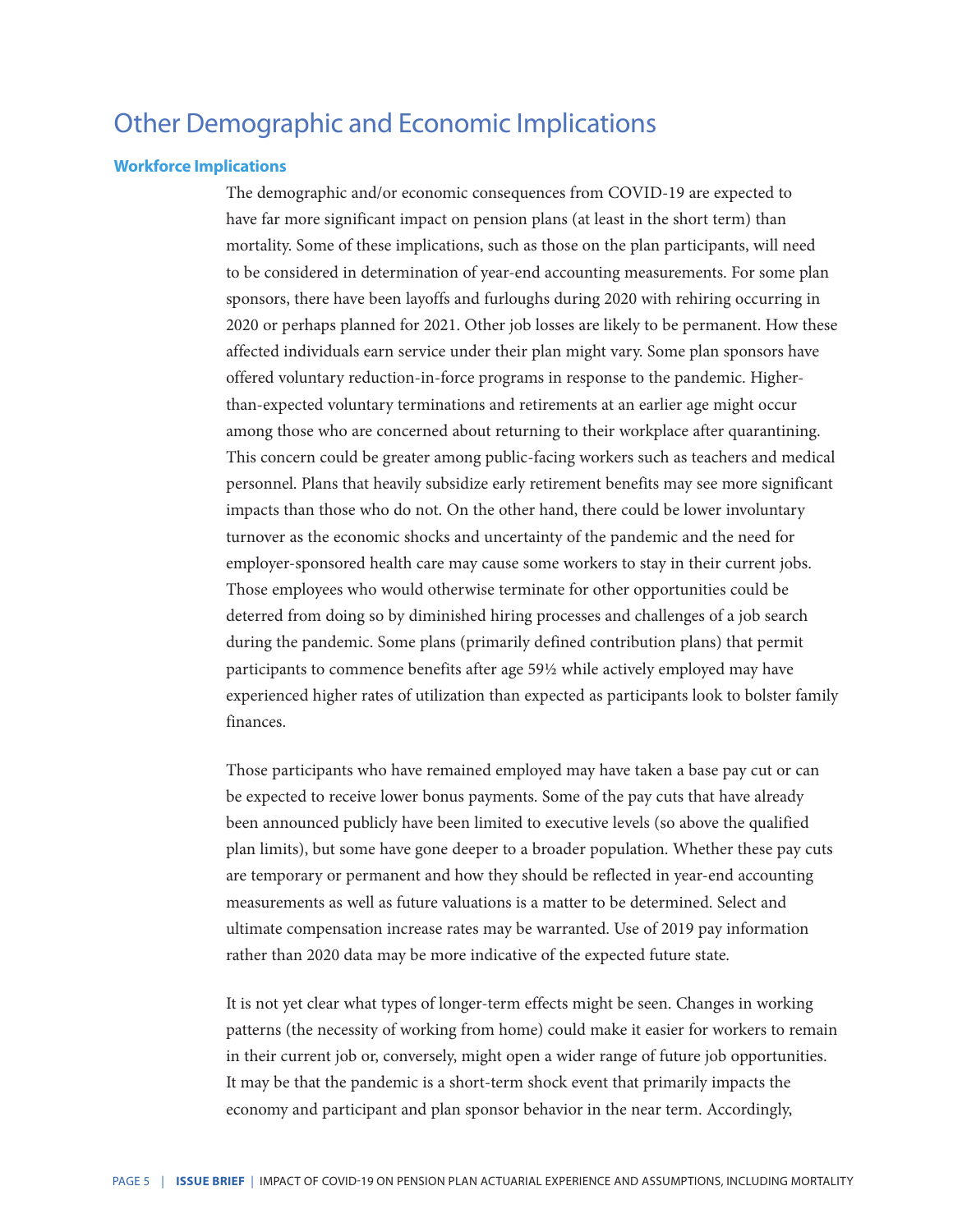actuaries might evaluate whether select and ultimate assumptions make sense for certain categories of assumptions and might consider more frequent updates to assumptions as additional information emerges.

For plans where COVID-19-related workforce and mortality implications are financially significant, actuaries might consider new estimation procedures to be used for year-end disclosure, for example, a one-time earlier census data collection.

#### **Plan-Specific Implications**

As noted above, there are other possible outcomes of the pandemic that could have significant implications on plan sponsors and the plans themselves.

Some of these are noted below.

- Impairment of an entire industry or the outlook for an individual employer that makes it impossible to remain as a going concern or to continue pension plan sponsorship
- Reductions in benefit levels or elimination of benefit accruals for current or future participants due to plan sponsor economic distress
- Reductions in funded status due to poor asset returns and declining interest rates (which can result in an increase in measured liabilities)
- Sharp reductions in the ongoing revenues available to support public pension plans due to decreased tax collections—for example, elevating interest in short-term contribution relief and/or benefit design changes
- Slow and/or partial recoveries in industry (e.g., construction, entertainment, tourism) employment that has the effect of damaging a multiemployer plan's anticipated contribution base, putting the plan more at risk
- Varied impact on pension plans based on the socioeconomic levels of participants, consistent with the disproportionate effects of COVID-19
- Increases in disability incidence and mortality from those recovering from COVID-19 and those who have delayed needed non-COVID-19 medical care during the quarantine period
- More significant morbidity and disability impacts on plans covering health care workers, which have many of their participants on the front line; similarly, public plan employees that provide "essential services" for their communities have seen heightened exposure, especially in safety categories that include first responders
- Revised benefits for many public plans' "duty" death and potentially disability benefits when related to exposure to COVID-19 on the job; these enhanced benefits could offset lower liabilities caused by heighted mortality experience
- Possible effect on plans with significant survivor benefits, as the virus might spread easily within a household with a member exposed